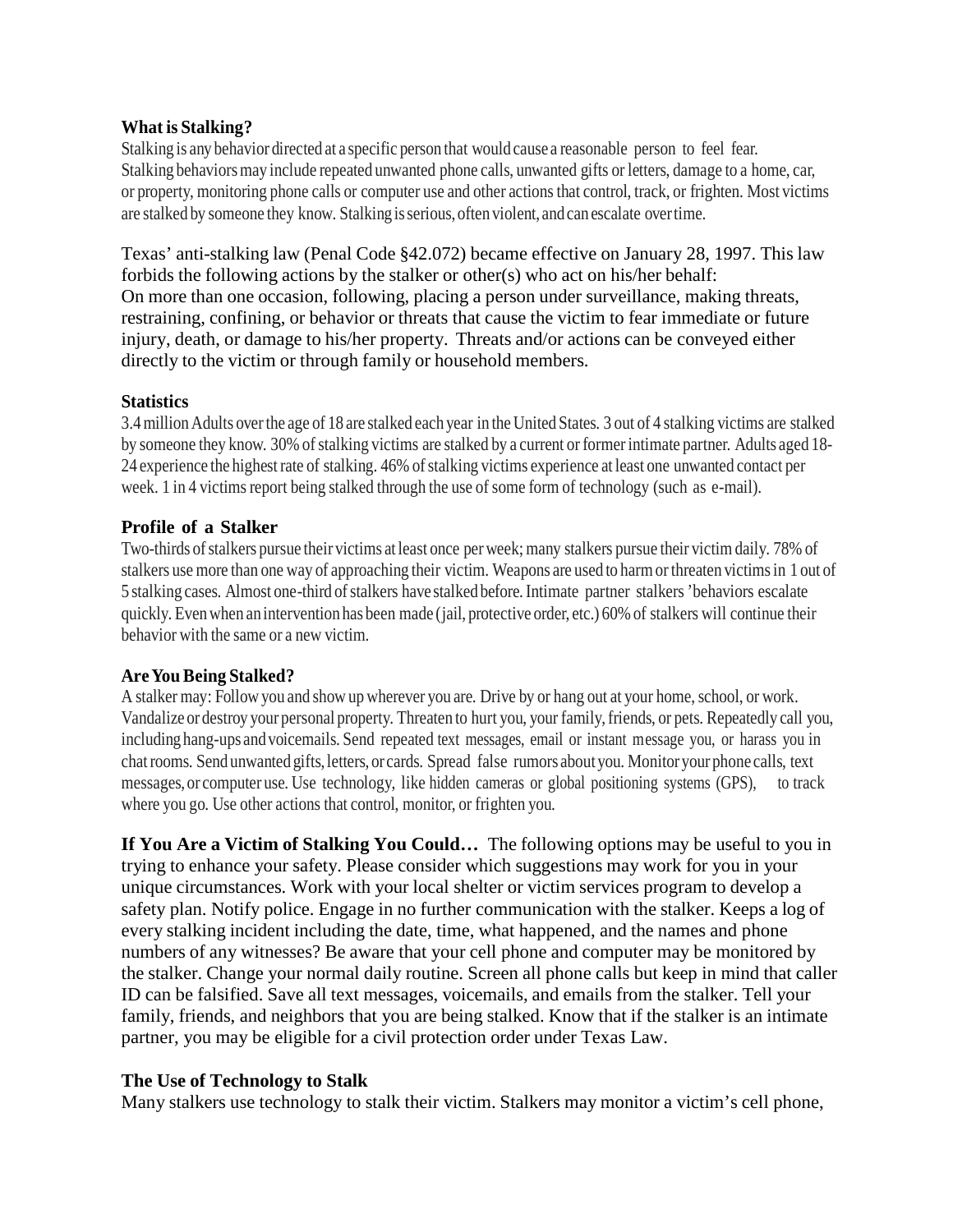send text messages, access voicemails, monitor computer usage, and use a GPS device to track a victim, or use other forms of technology to pursue their victim.

Technology changes constantly and victims should use caution and become familiar with the safety features available with the technology that they use.

## **If You Are Being Stalked Through the Use of Technology**

Tell the stalker "Leave mealone, stop harassing me. Do not contact me again." If you are in instant message or chat, log offimmediately. Do not reply to anything else the stalker says. Do not reply to emails, taunts, or lies said about you by the stalker. Ifthe stalker has had accessto your computer, go to an internet café, public library, or a trusted friend's house to use a computer. Spyware software or keystroke logging hardware may have been installed onto the computer without your kknowledge. Change passwordstoemail accounts frequently.Make yournew passwords complicated, using both letters and numbers. Never give your passwords to anyone. Be aware that if the stalker is monitoring your computer or cell phone use, simply changing a password may not prohibit the stalker from continuing to monitor you. Never give out your primary email addressto anyone you don't know. Choose a free email service where you don't have to provide your name or address. Do an internet search on your name to make sure none of your personal **i**nformation is posted by others. If you find information posted about you, notify the site's webmaster immediately and request that the information be removed. Don't give out your online identification except to VERY trusted friends and tell them not to give it to anyone else. If someone makes threats in a chat room or on a message board, notify the moderator orwebmasterimmediately. Keep screen shots for evidence. Make sure NONEof your online profiles containany personally identifying information aboutyou, such as age, sex, address, phone number, schools attended, or where you work. Document all communication from the stalker, including: text messages, IM's, social network posts and e-mails, voice mails, etc. Preserve these communications in case they are needed as evidence.

# **If You Are Being Stalked You Might…**

Feel fear for what the stalker will do. Feel hopeless, powerless, depressed, angry, or nervous. Feel confused, frustrated, orisolated because other people don't understand why you are afraid. Have flashbacks, disturbing thoughts, feelings, or memories. Feel vulnerable, unsafe, anxious, and not know whoyou can trust. Feelstressed, including having trouble concentrating,sleeping, remembering things. Feel nervous, irritable, impatient, or "on edge." Feel that you have lost control of your life.

**If You Have a Friend Who is Being Stalked Listen**.Ifsomeonesays they arebeingstalked, believe them. Do not blame your friend for the crime. Showsupport. Do not respond to the stalker in any way. Advise your friend to document everything. You can also document any incidences of stalking that you witness. Do not give any information out about your friend, no matter what the stalker may say. Offer to accompany your friend to places so she/he does not have to be alone. Refer your friend to a local shelter or victim service program. Remember that every situation is different, and allow the person being stalked to make choices about how to handle it. Find someone you can talk to about the situation. Take stepsto ensure your own safety.

Employee or Students at The University of Texas Health Science Center are encouraged to contact the University Police at 210-567-2800 and report if you are being stalked.